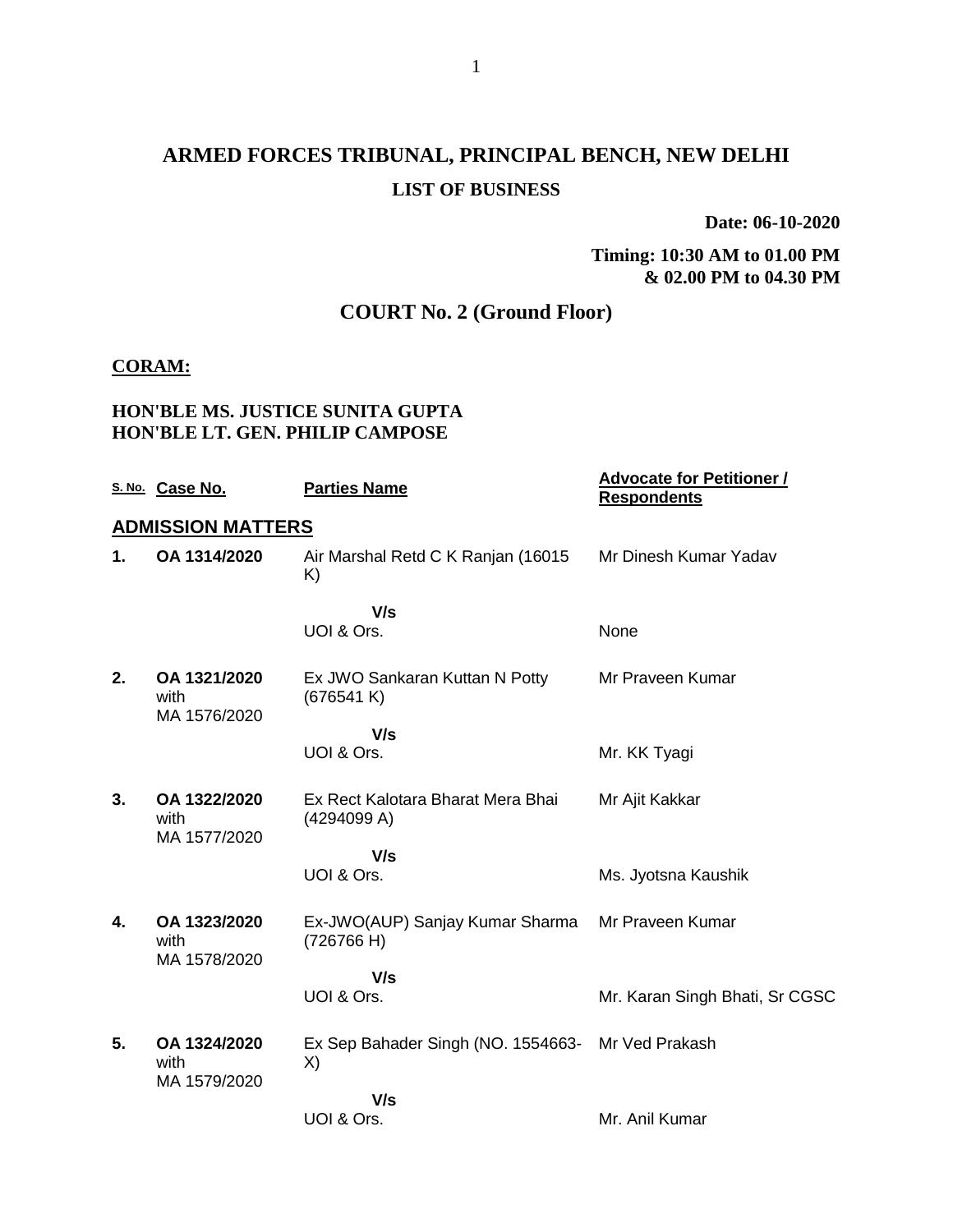**6. OA 1325/2020** with MA 1580/2020 Major Pradeep khare(Retd) IC 38230X Ms Archana Ramesh  **V/s** UOI & Ors. Dr. Vijendra Singh Mahndiyan **7. OA 1330/2020** with MA 1584/2020 JWO Gopinathan Pillai Vijayan (Retd) (No 679768)  **V/s** UOI & Ors. Mr Manoj Kr Gupta None **8. OA 1331/2020** Ex Hav (ACP-1) SK Nazrul Karim (15678519-M)  **V/s** UOI & Ors. Mr JP Sharma None **9. OA 1332/2020** with MA 1591/2020 Ex Cpl Vijay Kumar Dhall (616135)  **V/s** UOI & Ors. Mr. Baljeet Singh & Ms. Deepika **Sheoran** None **10. OA 1333/2020** Ex Sgt Raj Kishore (739286)  **V/s** UOI & Ors. Mr. Baljeet Singh & Ms. Deepika **Sheoran** None **11. OA 1334/2020** Sq Ldr Nadia Baba N (Retd) (30328 R) Mr Ajit Kakkar  **V/s** UOI & Ors. Mr. Rajeev Kumar **12. OA 1340/2020** with MA 1590/2020 Ex SPR Nirmal Singh (15583747K)  **V/s** UOI & Ors. Mr Ajit Kakkar & Associates Ms. Barkha Babbar **13. OA 1343/2020** with MA 1593/2020 Hony Flt Lt Premchand (Retd) (No 670457)  **V/s** UOI & Ors. Mr Manoj Kr Gupta None **14. OA 1344/2020** with MA 1594/2020 Sgt Balaswamy Sole (Retd) (No 246180)  **V/s** UOI & Ors. Mr Manoj Kr Gupta None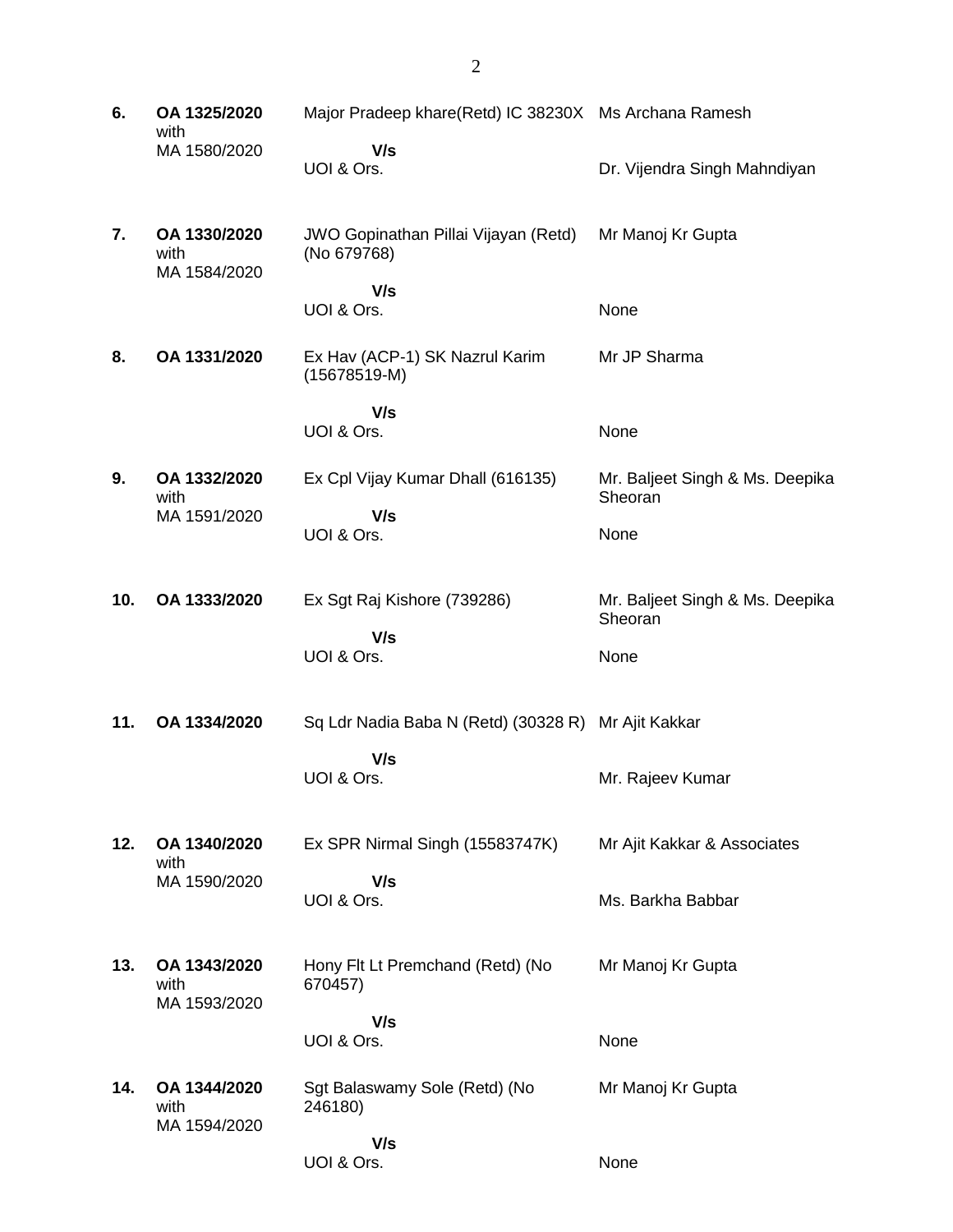| 15. | OA 1345/2020                         | Col TS Anil Kumar Jain Retd IC-<br>46555A              | Mr Ved Prakash           |
|-----|--------------------------------------|--------------------------------------------------------|--------------------------|
|     |                                      | V/s<br>UOI & Ors.                                      | None                     |
| 16. | OA 1346/2020<br>with<br>MA 1595/2020 | CPO (Seaman) Shivaji Singh Yadav<br>(No 106517) (Retd) | Mr Manoj Kr Gupta        |
|     |                                      | V/s                                                    |                          |
|     |                                      | UOI & Ors.                                             | None                     |
| 17. | OA 1347/2020<br>with                 | Ex Hav Babu Lal (No 04553157 H)                        | Mr Ved Prakash           |
|     | MA 1596/2020                         | V/s                                                    |                          |
|     |                                      | UOI & Ors.                                             | None                     |
| 18. | OA 1352/2020<br>with                 | IC 32931X Lt Col Ramesh Sharma &<br>Ors.               | Mr Anil Kumar Srivastava |
|     | MA 1599/2020 &<br>1600/2020          | V/s                                                    |                          |
|     |                                      | UOI & Ors.                                             | None                     |
| 19. | OA 1354/2020                         | Ex Nk Vijayan VV (10290952-A)                          | Mr. U S Maurya           |
|     |                                      | V/s                                                    |                          |
|     |                                      | UOI & Ors.                                             | None                     |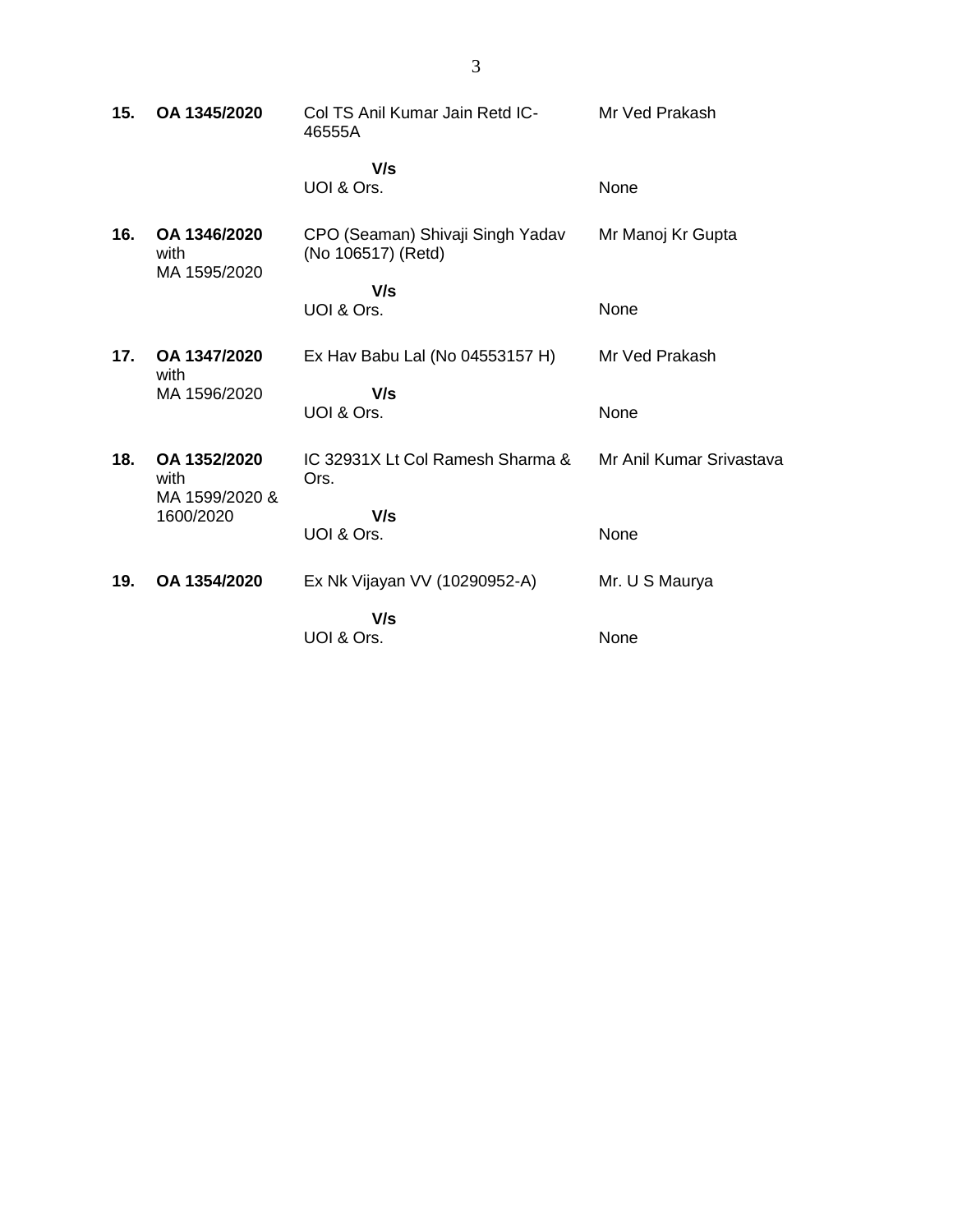# **ARMED FORCES TRIBUNAL, PRINCIPAL BENCH, NEW DELHI LIST OF BUSINESS**

**Date: 06-10-2020**

**Timing: 11:00 AM**

### **PRINCIPAL REGISTRAR COURT**

|    | S. No. Case No.                      | <b>Parties Name</b>                                       | <b>Advocate for Petitioner /</b><br><b>Respondents</b> |
|----|--------------------------------------|-----------------------------------------------------------|--------------------------------------------------------|
|    | <b>For Appearance/Direction</b>      |                                                           |                                                        |
| 1. | OA 761/2019                          | Ex PO EL (P) Sudhir Kumar Singh (No<br>136733 H)          | Mr Ved Prakash                                         |
|    |                                      | V/s<br>UOI & Ors.                                         | Ms. Suman Chauhan                                      |
| 2. | OA 877/2019                          | No. 935875-L Ex Cpl Sahdev Singh<br>Chaudhary             | Mr. Virender Singh Kadian                              |
|    |                                      | V/s                                                       |                                                        |
|    |                                      | UOI & Ors.                                                | Mr. Harish V Shankar                                   |
| 3. | OA 1027/2019<br>with                 | No 4084299Y Ex L/Nk Vijay Singh                           | Mr. VS Kadian                                          |
|    | MA 1701/2019                         | V/s<br>UOI & Ors.                                         | Mr. J S Yadav                                          |
| 4. | OA 1176/2019<br>with                 | <b>EX PO Md Gulam Gaus</b>                                | Mr. Ved Prakash                                        |
|    | MA 1922/2019                         | V/s                                                       |                                                        |
|    |                                      | UOI & Ors.                                                | Mr Neeraj Sr CGSC                                      |
| 5. | OA 1381/2019<br>with                 | No. 14556062-L Ex Nk Prem Narain                          | Mr. Shakti Chand Jaidwal                               |
|    | MA 2120/2019                         | V/s                                                       |                                                        |
|    |                                      | UOI & Ors.                                                | Mr. K K Tyagi                                          |
| 6. | OA 1384/2019<br>with<br>MA 2123/2019 | Smt Suman Jaggi W/o Late Ex AC 1<br>Kewal Nain(No 266428) | Mr Ved Prakash                                         |
|    |                                      | V/s                                                       |                                                        |
|    |                                      | UOI & Ors.                                                | Dr Vijendra Singh Mahndiyan                            |
| 7. | OA 1389/2019                         | NO 9512669P Hav (PA) Bhaskar Raj                          | Mr Indra Sen Singh & Mr<br>Abhishek Singh              |
|    |                                      | V/s                                                       |                                                        |
|    |                                      | UOI & Ors.                                                | Mr. Satya Ranjan Swain                                 |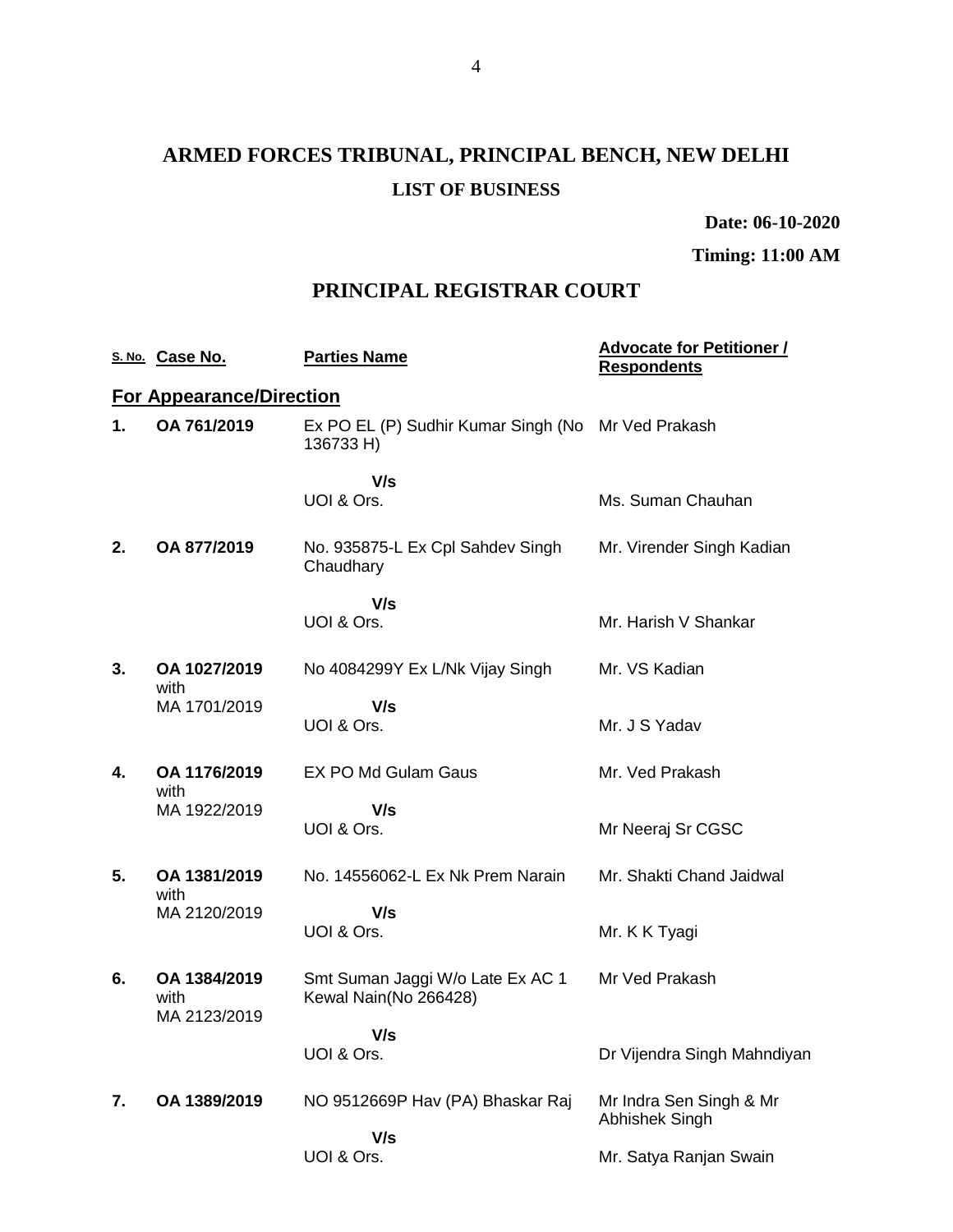**8. OA 1475/2019** with MA 2394/2019 Ex NCT S B Prasad (800370-S)  **V/s** UOI & Ors. Mr. Rayasha Kumar Dr. Vijendra Singh Mahndiyan **9. OA 1476/2019** with MA 2395/2019 Ex SCPO Rajender Singh (No 111349 T)  **V/s** UOI & Ors. Mr Ajit Kakkar Mr. Avdhesh Kumar Singh **10. OA 1481/2019** Gp Capt Musunuru Anuroop Kumar (Retd) ( No 17759)  **V/s** UOI & Ors. Mr. Baljeet singh Mr. K K Tyagi **11. OA 1484/2019** Wg Cdr Ranbir Singh (Retd) (No 26080)  **V/s** UOI & Ors. Mr. Baljeet Singh Mr. K K Tyagi **12. OA 1487/2019** with MA 2407/2019 Ex MWO (HFO) Kailash Chand (No 649518)  **V/s** UOI & Ors. Mr. Balljeet Singh Mr. Neeraj Sr. CGSC **13. OA 1518/2019** with MA 2449/2019 Ex Sgt George Thomas (No 733587F)  **V/s** UOI & Ors. Mr. Pushpendra Kumar Dhaka Mr. Ashok Chaitanya **14. OA 1669/2019** No 15471450F Ex Dfr Mukesh Kumar  **V/s** UOI & Ors. Mr. VS Kadian Mr. Niranjan Das **15. OA 1688/2019** with MA 2618/2019 Ex Sgt Prakash Pandey (No 700399 G) Mr Virender Singh Kadian  **V/s** UOI & Ors. Mr. V Pattabhi Ram **16. OA 1689/2019** with MA 2619/2019 & MA 1612/2020 Ex HFL Jag Jiwan Gauri (No 617296 B)  **V/s** UOI & Ors. Mr Virender Singh Kadian Mr. Prabodh Kumar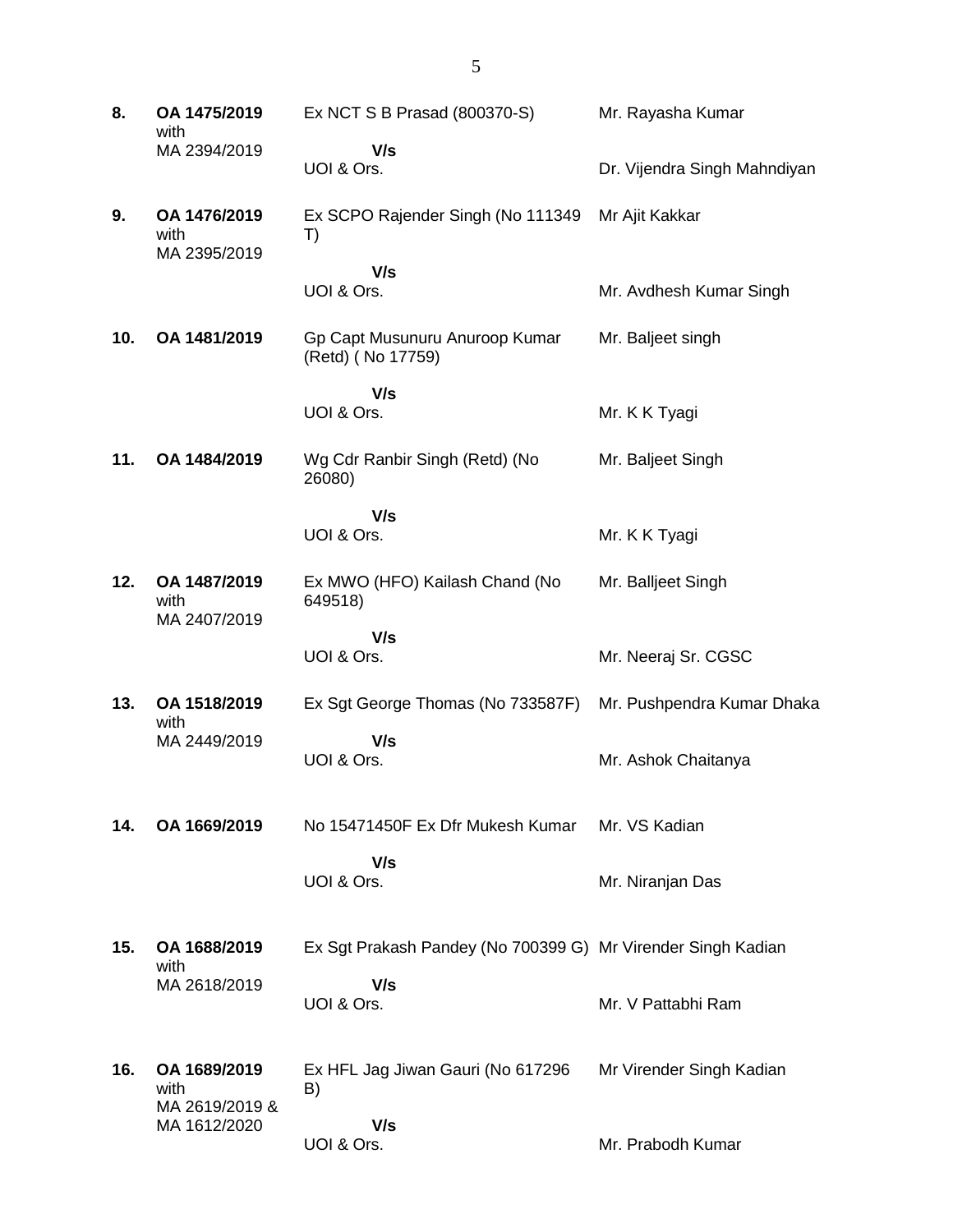| 17. | OA 1690/2019                           | Ex Sgt Pradeep Kumar (no 769038S)                                          | Mr. OS Punia                 |
|-----|----------------------------------------|----------------------------------------------------------------------------|------------------------------|
|     |                                        | V/s<br>UOI & Ors.                                                          | Mr. Avdhesh Kumar Singh      |
| 18. | OA 1708/2019                           | Ex Sub Nagendra Singh (JC 811103 A) Mr Ajit Kakkar, Ms Alpana Yadav<br>V/s | & Madhuri Koli               |
|     |                                        | UOI & Ors.                                                                 | Ms. Suman Chauhan            |
| 19. | OA 1926/2019<br>with<br>MA 1613/2020   | Ex CHAM (W) Ranajit Mohapatra<br>$(135939-B)$                              | Mr. Ajit Kakkar              |
|     |                                        | V/s<br>UOI & Ors.                                                          | Dr. Vijendra Singh Mahndiyan |
| 20. | OA 1928/2019<br>with<br>MA 2806/2019   | No. 14577161-F Ex Sep K Saravana<br>Sundaresan                             | Ms. Archana Ramesh           |
|     |                                        | V/s<br>UOI & Ors.                                                          | Mr. K K Tyagi                |
| 21. | OA 1929/2019<br>with                   | No. 14416930-P Ex Hav B Srinivas                                           | Ms. Archana Ramesh           |
|     | MA 2807/2019                           | V/s<br>UOI & Ors.                                                          | Ms. Suman Chauhan            |
| 22. | OA 2118/2019<br>with                   | Ex Sgt Joginder Singh (No 285155)                                          | Mr Ajit Kakkar & Associates  |
|     | MA 3005/2019                           | V/s<br>UOI & Ors.                                                          | Mr. Prabodh Kumar            |
| 23. | OA 2215/2019                           | Sep/DSC Randhir Singh (No 4471671<br>A)                                    | Mr US Maurya                 |
|     |                                        | V/s<br>UOI & Ors.                                                          | None                         |
| 24. | OA 2386/2019<br>with<br>MA 3271/2019 & | Ex Recruit Arjun Dahal (No 5253158<br>H)                                   | Ms Archana Ramesh            |
|     | 1085/2020                              | V/s<br>UOI & Ors.                                                          | Mr. Y P Singh                |
| 25. | OA 2387/2019<br>with<br>MA 3272/2019   | Smt Geeta Devi Widow of Late Nk<br>Dinesh Chandra (No 15761951 M)          | Ms Archana Ramesh            |
|     |                                        | V/s<br>UOI & Ors.                                                          | Mr. Avdhesh Kumar Singh      |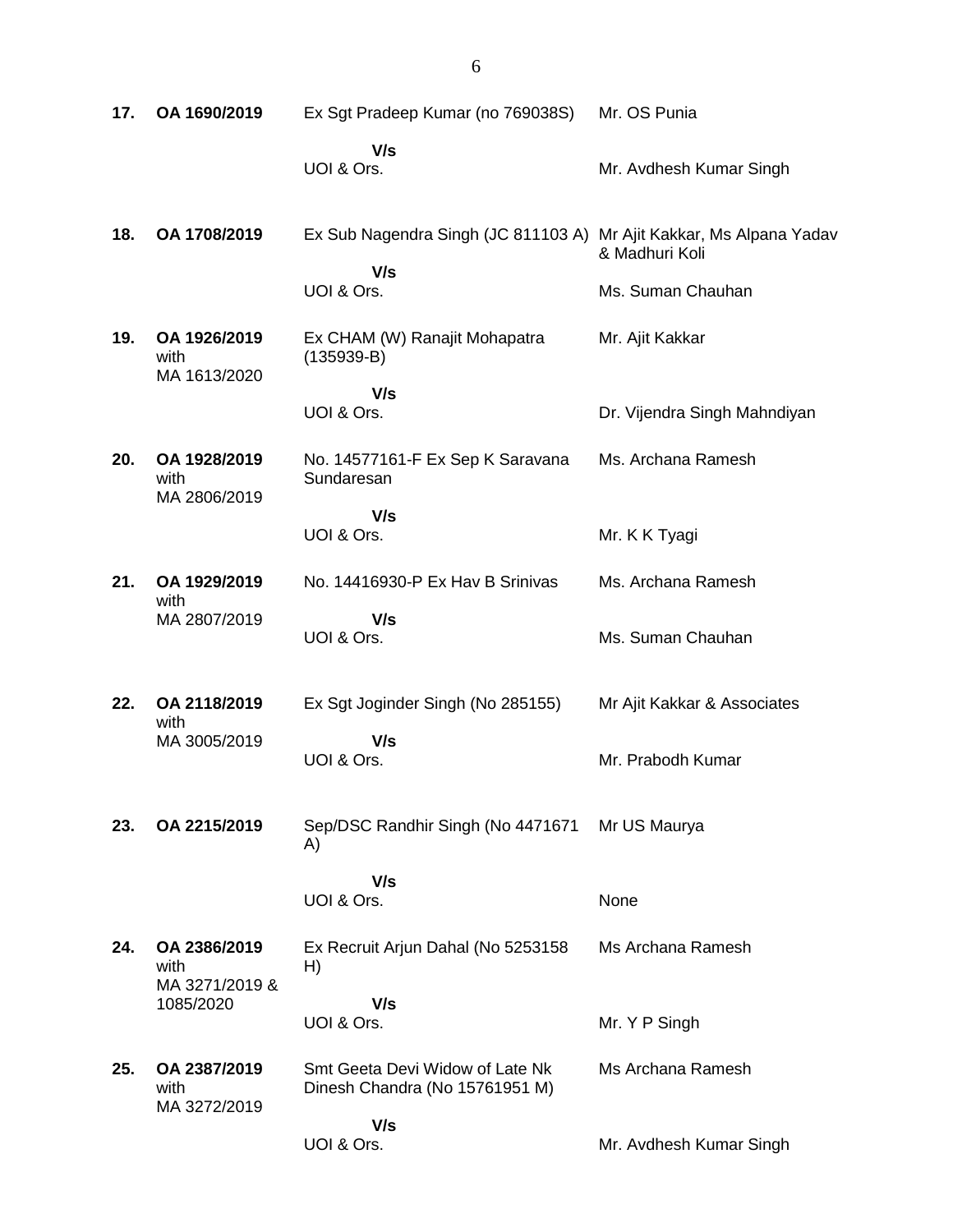| 26. | OA 39/2020                           | Gp Capt Naveen Singh Bisht (Retd)<br>(No 17784)                  | Mr. Baljeet Singh & Ms Deepika<br>Sheoran  |
|-----|--------------------------------------|------------------------------------------------------------------|--------------------------------------------|
|     |                                      | V/s<br>UOI & Ors.                                                | Mr. Ashok Chaitanya                        |
| 27. | OA 40/2020                           | Ex NC(E) Ratan Lal Das (No 819247<br>B)                          | Mr Pushpendra Kumar Dhaka                  |
|     |                                      | V/s<br>UOI & Ors.                                                | Mr. J S Yadav                              |
| 28. | OA 47/2020                           | Ex MWO Ravi Kant Gupta (No 667922<br>K)                          | Mr Ved Prakash                             |
|     |                                      | V/s<br>UOI & Ors.                                                | Ms. Suman Chauhan                          |
| 29. | OA 50/2020                           | Ex Sep Pradeep Singh (4196121-K)                                 | Mr. Ved Prakash                            |
|     | with<br>MA 55/2020                   | V/s<br>UOI & Ors.                                                | Mr. Satya Ranjan Swain                     |
| 30. | OA 640/2020                          | 14628261X Ex Hav Shiv Karan Singh                                | Mr. Virender Singh Kadian                  |
|     |                                      | V/s<br>UOI & Ors.                                                | Mr Anil Gautam                             |
| 31. | OA 1022/2020<br>with<br>MA 1161/2020 | Smt Bhagwan Kanwar W/o 808532<br>Late NC(E) Fateh Singh Rajawat  | Mr Baljeet Singh                           |
|     |                                      | V/s<br>UOI & Ors.                                                | Mr. Anil Gautam                            |
| 32. | OA 1023/2020<br>with<br>MA 1166/2020 | Air Cmde Ranbir Singh Dagar VM<br>(Retd) (Ser. No. 17844)        | Mr. Baljeet Singh & Ms. Deepika<br>Sheoran |
|     |                                      | V/s<br>UOI & Ors.                                                | Mr. Shyam Narayan                          |
|     |                                      |                                                                  |                                            |
| 33. | OA 1024/2020<br>with<br>MA 1170/2020 | Ex JWO Rajaram Mohan Roy (707760- Mr Virender Singh Kadian<br>B) |                                            |
|     |                                      | V/s<br>UOI & Ors.                                                | Mr. Shyam Narayan                          |
|     |                                      |                                                                  |                                            |
| 34. | OA 1025/2020<br>with<br>MA 1171/2020 | Smt Kamlesh Devi Wd/o Late NC(E)<br>Rajendra Kumar (820739)      | Mr Praveen Kumar                           |
|     |                                      | V/s<br>UOI & Ors.                                                | Mr. Ashok Chaitanya                        |